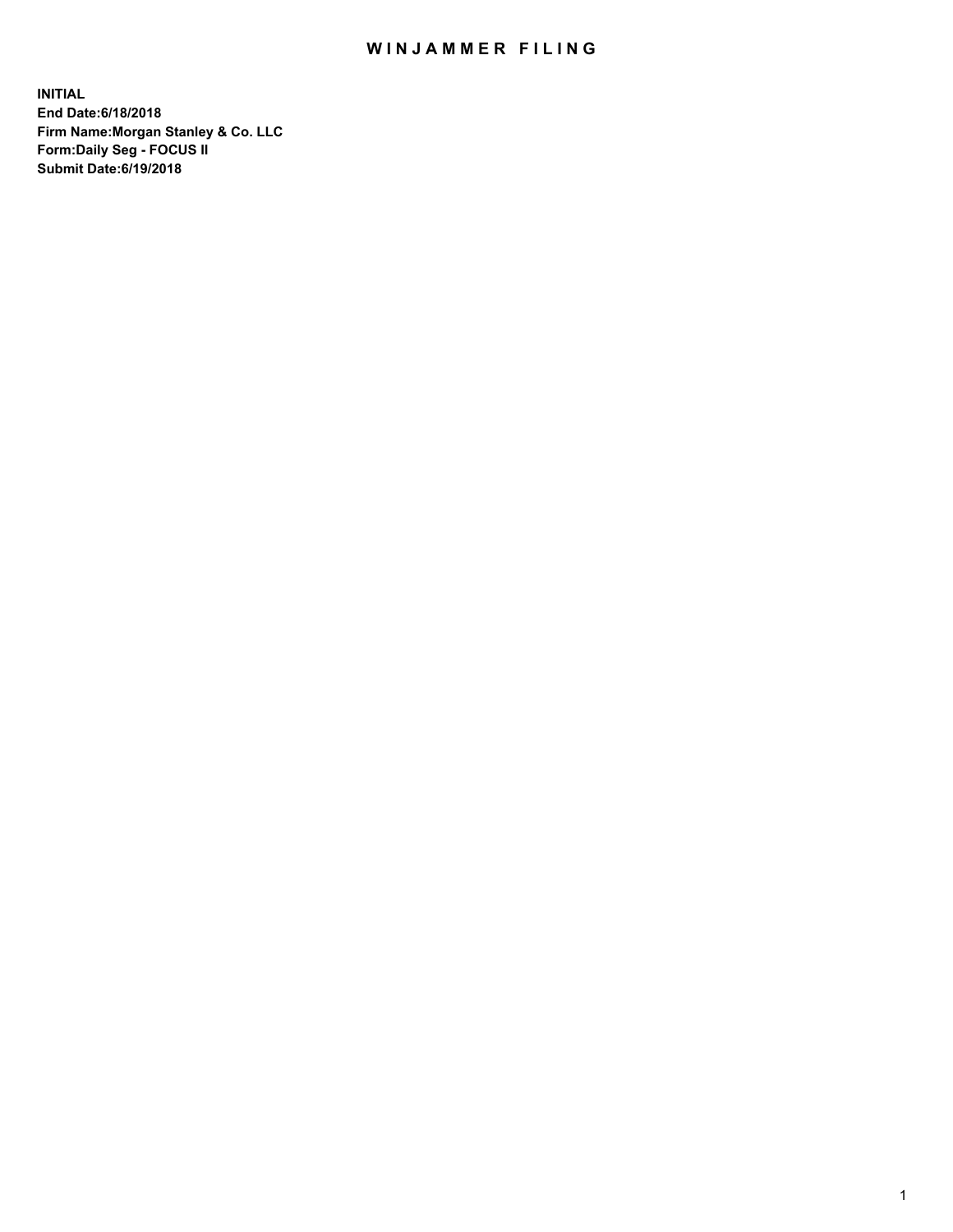**INITIAL End Date:6/18/2018 Firm Name:Morgan Stanley & Co. LLC Form:Daily Seg - FOCUS II Submit Date:6/19/2018 Daily Segregation - Cover Page**

| Name of Company                                                                                                                                                                                                                                                                                                                | Morgan Stanley & Co. LLC                               |
|--------------------------------------------------------------------------------------------------------------------------------------------------------------------------------------------------------------------------------------------------------------------------------------------------------------------------------|--------------------------------------------------------|
| <b>Contact Name</b>                                                                                                                                                                                                                                                                                                            | <b>Ikram Shah</b>                                      |
| <b>Contact Phone Number</b>                                                                                                                                                                                                                                                                                                    | 212-276-0963                                           |
| <b>Contact Email Address</b>                                                                                                                                                                                                                                                                                                   | lkram.shah@morganstanley.com                           |
| FCM's Customer Segregated Funds Residual Interest Target (choose one):<br>a. Minimum dollar amount: ; or<br>b. Minimum percentage of customer segregated funds required:% ; or<br>c. Dollar amount range between: and; or<br>d. Percentage range of customer segregated funds required between:% and%.                         | 280,000,000<br><u>0</u><br><u>0 0</u><br>0 Q           |
| FCM's Customer Secured Amount Funds Residual Interest Target (choose one):<br>a. Minimum dollar amount: ; or<br>b. Minimum percentage of customer secured funds required:%; or<br>c. Dollar amount range between: and; or<br>d. Percentage range of customer secured funds required between:% and%.                            | 140,000,000<br><u>0</u><br><u>00</u><br>0 <sub>0</sub> |
| FCM's Cleared Swaps Customer Collateral Residual Interest Target (choose one):<br>a. Minimum dollar amount: ; or<br>b. Minimum percentage of cleared swaps customer collateral required:% ; or<br>c. Dollar amount range between: and; or<br>d. Percentage range of cleared swaps customer collateral required between:% and%. | 92,000,000<br><u>0</u><br><u>00</u><br>0 <sup>0</sup>  |

Attach supporting documents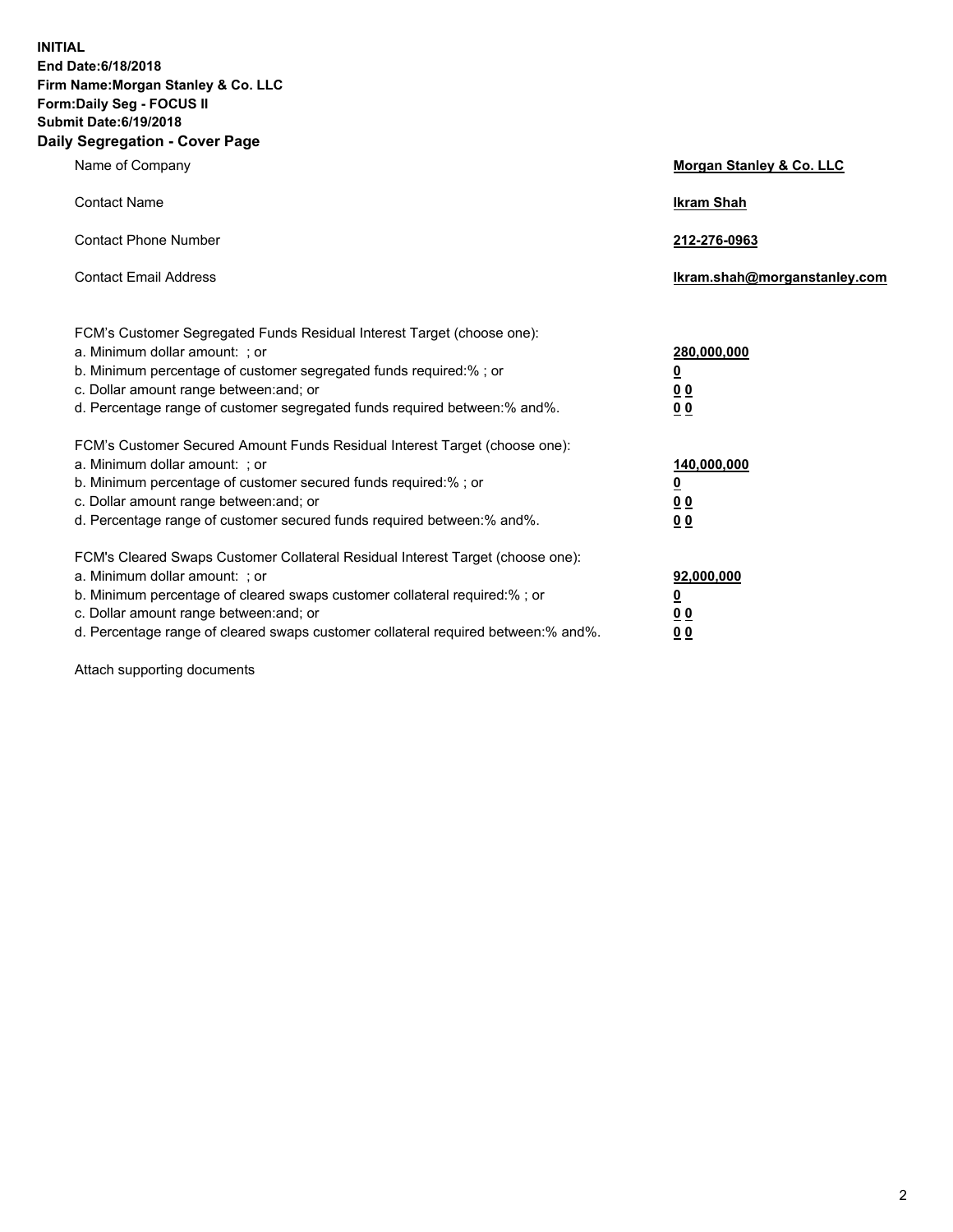## **INITIAL End Date:6/18/2018 Firm Name:Morgan Stanley & Co. LLC Form:Daily Seg - FOCUS II Submit Date:6/19/2018**

## **Daily Segregation - Secured Amounts**

|     | Foreign Futures and Foreign Options Secured Amounts                                                                                                              |                                              |
|-----|------------------------------------------------------------------------------------------------------------------------------------------------------------------|----------------------------------------------|
|     | Amount required to be set aside pursuant to law, rule or regulation of a foreign<br>government or a rule of a self-regulatory organization authorized thereunder | $0$ [7305]                                   |
| 1.  | Net ledger balance - Foreign Futures and Foreign Option Trading - All Customers                                                                                  |                                              |
|     | A. Cash                                                                                                                                                          | <u>3,244,105,315</u> [7315]                  |
|     | B. Securities (at market)                                                                                                                                        | 2,026,842,099 [7317]                         |
| 2.  | Net unrealized profit (loss) in open futures contracts traded on a foreign board of trade                                                                        | 45,923,104 [7325]                            |
| 3.  | Exchange traded options                                                                                                                                          |                                              |
|     | a. Market value of open option contracts purchased on a foreign board of trade                                                                                   | 29,024,155 [7335]                            |
|     | b. Market value of open contracts granted (sold) on a foreign board of trade                                                                                     | -22,699,456 [7337]                           |
| 4.  | Net equity (deficit) (add lines 1.2. and 3.)                                                                                                                     | 5,231,349,009 [7345]                         |
| 5.  | Account liquidating to a deficit and account with a debit balances - gross amount                                                                                | 162,022,202 [7351]                           |
|     | Less: amount offset by customer owned securities                                                                                                                 | -161,295,367 [7352]                          |
| 6.  | Amount required to be set aside as the secured amount - Net Liquidating Equity                                                                                   | 5,232,075,844 [7355]                         |
|     | Method (add lines 4 and 5)                                                                                                                                       |                                              |
| 7.  | Greater of amount required to be set aside pursuant to foreign jurisdiction (above) or line<br>6.                                                                | 5,232,075,844 [7360]                         |
|     | FUNDS DEPOSITED IN SEPARATE REGULATION 30.7 ACCOUNTS                                                                                                             |                                              |
| 1.  | Cash in banks                                                                                                                                                    |                                              |
|     | A. Banks located in the United States                                                                                                                            | 516, 157, 145 [7500]                         |
|     | B. Other banks qualified under Regulation 30.7                                                                                                                   | 830,407,146 [7520] 1                         |
|     |                                                                                                                                                                  | [7530]                                       |
| 2.  | Securities                                                                                                                                                       |                                              |
|     | A. In safekeeping with banks located in the United States                                                                                                        | 57,506,032 [7540]                            |
|     | B. In safekeeping with other banks qualified under Regulation 30.7                                                                                               | 0 [7560] 57,506,032                          |
| 3.  | Equities with registered futures commission merchants                                                                                                            |                                              |
|     | A. Cash                                                                                                                                                          | 6,006,255 [7580]                             |
|     | <b>B.</b> Securities                                                                                                                                             | $0$ [7590]                                   |
|     | C. Unrealized gain (loss) on open futures contracts                                                                                                              | -249,300 [7600]                              |
|     | D. Value of long option contracts                                                                                                                                | $0$ [7610]                                   |
|     | E. Value of short option contracts                                                                                                                               | 0 [7615] 5,756,955 [7                        |
| 4.  | Amounts held by clearing organizations of foreign boards of trade                                                                                                |                                              |
|     | A. Cash                                                                                                                                                          | $0$ [7640]                                   |
|     | <b>B.</b> Securities                                                                                                                                             | $0$ [7650]                                   |
|     | C. Amount due to (from) clearing organization - daily variation                                                                                                  | $0$ [7660]                                   |
|     | D. Value of long option contracts                                                                                                                                | $0$ [7670]                                   |
|     | E. Value of short option contracts                                                                                                                               | 0 [7675] 0 [7680]                            |
| 5.  | Amounts held by members of foreign boards of trade                                                                                                               |                                              |
|     | A. Cash                                                                                                                                                          | 2,082,393,650 [7700]                         |
|     | <b>B.</b> Securities                                                                                                                                             | 1,969,336,067 [7710]                         |
|     | C. Unrealized gain (loss) on open futures contracts                                                                                                              | -45,673,804 [7720]                           |
|     | D. Value of long option contracts                                                                                                                                | 29,024,155 [7730]                            |
|     | E. Value of short option contracts                                                                                                                               | <mark>-22,699,456</mark> [7735] 4.<br>[7740] |
| 6.  | Amounts with other depositories designated by a foreign board of trade                                                                                           | $0$ [7760]                                   |
| 7.  | Segregated funds on hand                                                                                                                                         | $0$ [7765]                                   |
| 8.  | Total funds in separate section 30.7 accounts                                                                                                                    | 5,422,207,890 [7770]                         |
| 9.  | Excess (deficiency) Set Aside for Secured Amount (subtract line 7 Secured Statement<br>Page 1 from Line 8)                                                       | 190,132,046 [7380]                           |
| 10. | Management Target Amount for Excess funds in separate section 30.7 accounts                                                                                      | 140,000,000 [7780]                           |
|     |                                                                                                                                                                  |                                              |

11. Excess (deficiency) funds in separate 30.7 accounts over (under) Management Target **50,132,046** [7785]

Less: amount offset by customer owned securities **-161,295,367** [7352] **726,835** [7354] **5,232,075,844** [7355]

## **5,232,075,844** [7360]

B. Other banks qualified under Regulation 30.7 **830,407,146** [7520] **1,346,564,291**

**B. 12, 1306,032** [7570]

E. Value of short option contracts **0** [7615] **5,756,955** [7620]

 E. Value of short option contracts **-22,699,456** [7735] **4,012,380,612 190,132,046** [7380]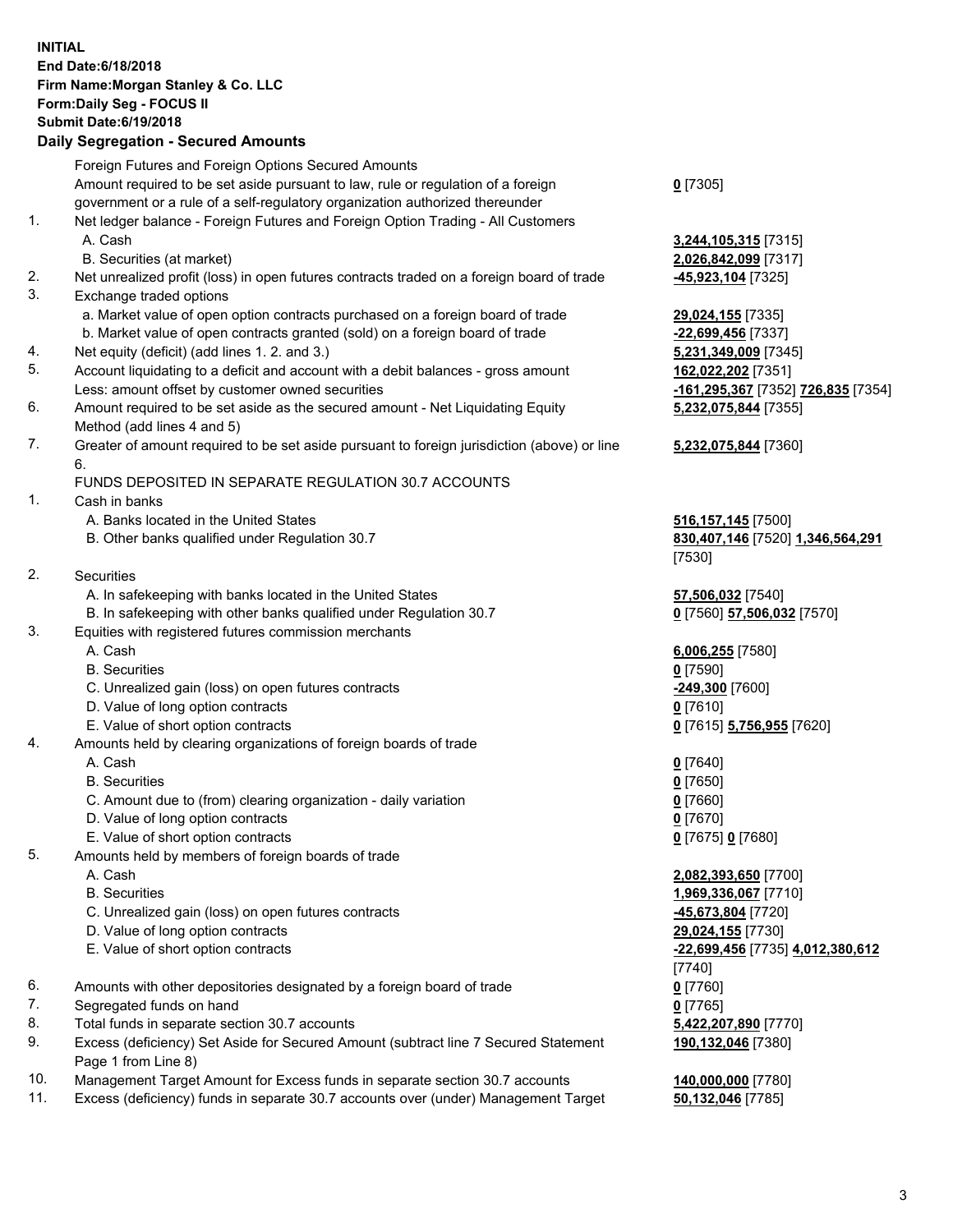|                | <b>INITIAL</b><br>End Date: 6/18/2018<br>Firm Name: Morgan Stanley & Co. LLC<br>Form: Daily Seg - FOCUS II<br><b>Submit Date:6/19/2018</b>                    |                                    |
|----------------|---------------------------------------------------------------------------------------------------------------------------------------------------------------|------------------------------------|
|                | Daily Segregation - Segregation Statement                                                                                                                     |                                    |
|                | SEGREGATION REQUIREMENTS(Section 4d(2) of the CEAct)                                                                                                          |                                    |
| 1 <sub>1</sub> | Net ledger balance                                                                                                                                            |                                    |
|                | A. Cash                                                                                                                                                       | 10,469,664,590 [7010]              |
|                | B. Securities (at market)                                                                                                                                     | 5,585,508,555 [7020]               |
| 2.             | Net unrealized profit (loss) in open futures contracts traded on a contract market                                                                            | -217,036,220 [7030]                |
| 3.             | Exchange traded options                                                                                                                                       |                                    |
|                | A. Add market value of open option contracts purchased on a contract market                                                                                   | 360,502,162 [7032]                 |
|                | B. Deduct market value of open option contracts granted (sold) on a contract market                                                                           | -543,485,568 [7033]                |
| 4.             | Net equity (deficit) (add lines 1, 2 and 3)                                                                                                                   | 15,655,153,519 [7040]              |
| 5.             | Accounts liquidating to a deficit and accounts with                                                                                                           |                                    |
|                | debit balances - gross amount                                                                                                                                 | 360,985,465 [7045]                 |
|                | Less: amount offset by customer securities                                                                                                                    | -360,133,417 [7047] 852,048 [7050] |
| 6.             | Amount required to be segregated (add lines 4 and 5)                                                                                                          | 15,656,005,567 [7060]              |
|                | FUNDS IN SEGREGATED ACCOUNTS                                                                                                                                  |                                    |
| 7.             | Deposited in segregated funds bank accounts                                                                                                                   |                                    |
|                | A. Cash                                                                                                                                                       | 4,434,984,805 [7070]               |
|                | B. Securities representing investments of customers' funds (at market)<br>C. Securities held for particular customers or option customers in lieu of cash (at | $0$ [7080]                         |
|                |                                                                                                                                                               | 1,061,185,735 [7090]               |
| 8.             | market)<br>Margins on deposit with derivatives clearing organizations of contract markets                                                                     |                                    |
|                | A. Cash                                                                                                                                                       |                                    |
|                | B. Securities representing investments of customers' funds (at market)                                                                                        | 6,004,676,979 [7100]<br>$0$ [7110] |
|                | C. Securities held for particular customers or option customers in lieu of cash (at                                                                           |                                    |
|                | market)                                                                                                                                                       | 4,524,322,820 [7120]               |
| 9.             | Net settlement from (to) derivatives clearing organizations of contract markets                                                                               | 133,956,371 [7130]                 |
| 10.            | Exchange traded options                                                                                                                                       |                                    |
|                | A. Value of open long option contracts                                                                                                                        | 360,502,162 [7132]                 |
|                | B. Value of open short option contracts                                                                                                                       | -543,485,568 [7133]                |
| 11.            | Net equities with other FCMs                                                                                                                                  |                                    |
|                | A. Net liquidating equity                                                                                                                                     | 10,897,783 [7140]                  |
|                | B. Securities representing investments of customers' funds (at market)                                                                                        | $0$ [7160]                         |
|                | C. Securities held for particular customers or option customers in lieu of cash (at                                                                           | $0$ [7170]                         |
|                | market)                                                                                                                                                       |                                    |
| 12.            | Segregated funds on hand                                                                                                                                      | $0$ [7150]                         |
| 13.            | Total amount in segregation (add lines 7 through 12)                                                                                                          | 15,987,041,087 [7180]              |
| 14.            | Excess (deficiency) funds in segregation (subtract line 6 from line 13)                                                                                       | 331,035,520 [7190]                 |
| 15.            | Management Target Amount for Excess funds in segregation                                                                                                      | 280,000,000 [7194]                 |
| 16.            | Excess (deficiency) funds in segregation over (under) Management Target Amount                                                                                | 51,035,520 [7198]                  |

16. Excess (deficiency) funds in segregation over (under) Management Target Amount Excess